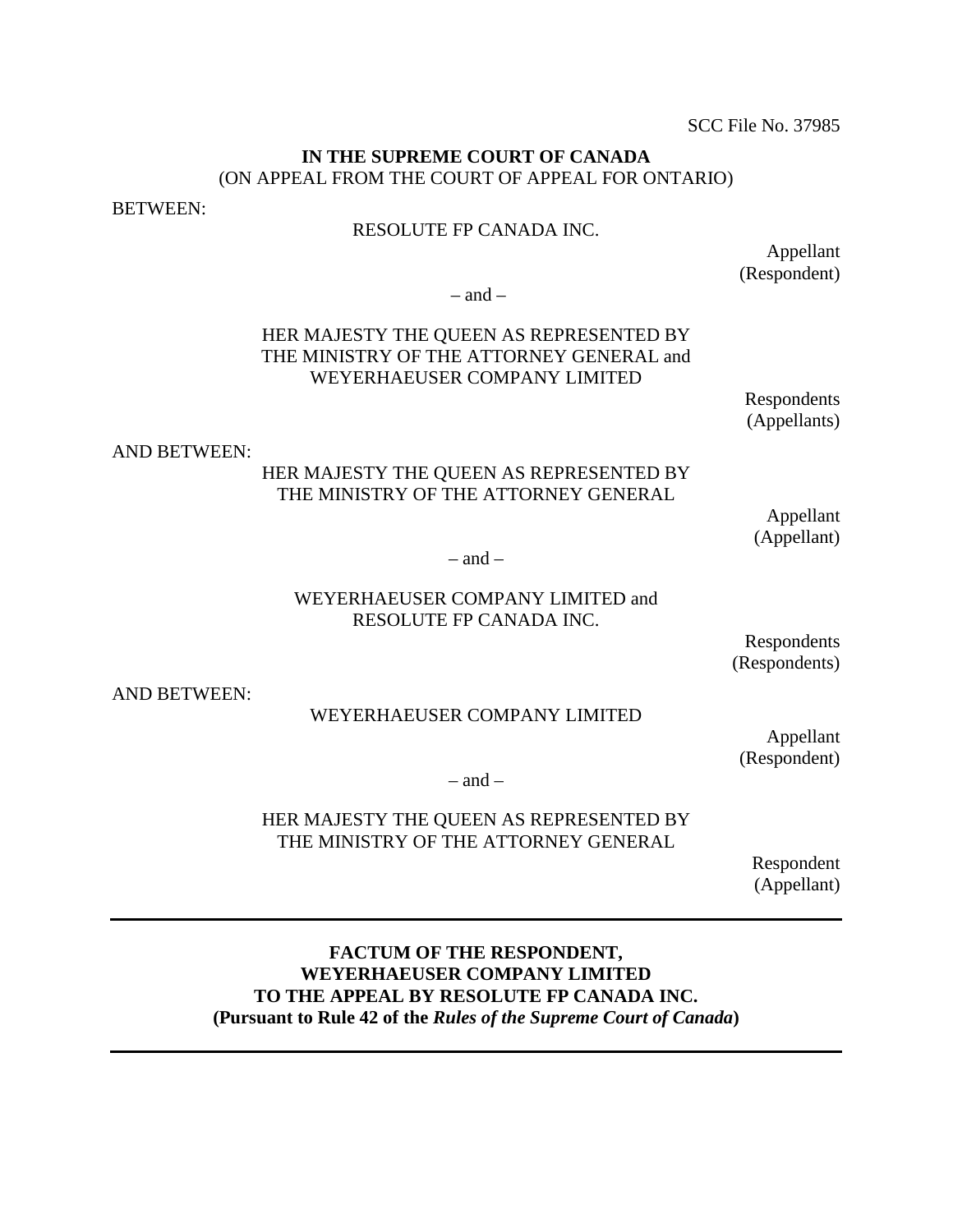**Borden Ladner Gervais LLP** Bay Adelaide Centre, East Tower 22 Adelaide Street West Toronto, ON M5H 4E3

**Christopher D. Bredt Markus F. Kremer Alannah Fotheringham**

Tel: 416-367-6165 416.367.6658 416.367.6394 Fax: 416-367-6749 Email: [CBredt@blg.com](mailto:CBredt@blg.com) [MKremer@blg.com](mailto:MKremer@blg.com) | [AFotheringham@blg.com](mailto:AFotheringham@blg.com)

Counsel for the Appellant/Respondent, Weyerhaeuser Company Limited

## **Borden Ladner Gervais LLP**

World Exchange Plaza 1300 - 100 Queen Street Ottawa, ON K1P 1J9

#### **Nadia Effendi**

Tel: 613.787.3520

Fax: 613.230.8842 Email: [neffendi@blg.com](mailto:neffendi@blg.com)

Agent for the Appellant/ Respondent, Weyerhaeuser Company Limited

| <b>ORIGINAL TO:</b> | <b>THE REGISTRAR</b>  |  |  |
|---------------------|-----------------------|--|--|
|                     | 301 Wellington Street |  |  |
|                     | Ottawa, ON K1P 0J1    |  |  |

COPIES TO:

#### **Ministry of the Attorney General**

Crown Law Office – Civil Law 8<sup>th</sup> Floor, 720 Bay Street Toronto, ON M5G 2K1

#### **Leonard Marsello Tamara Barclay**

**Nansy Ghobrial** Tel: 416.326.4939 Fax: 416.326.4181 Email: [leonard.marsello@ontario.ca](mailto:leonard.marsello@ontario.ca)

Counsel for the Appellant/Respondent Her Majesty the Queen as represented by the Ministry of the Attorney General

#### **Supreme Advocacy LLP**

100 – 340 Gilmour Street Ottawa, ON K2P 0R3

#### **Marie-France Major**

Tel: (613) 695-8855 Fax: (613) 695-8580 Email: [mfmajor@supremeadvocacy.ca](mailto:mfmajor@supremeadvocacy.ca)

Ottawa Agent for the Appellant/Respondent Her Majesty the Queen as represented by the Ministry of the Attorney General

2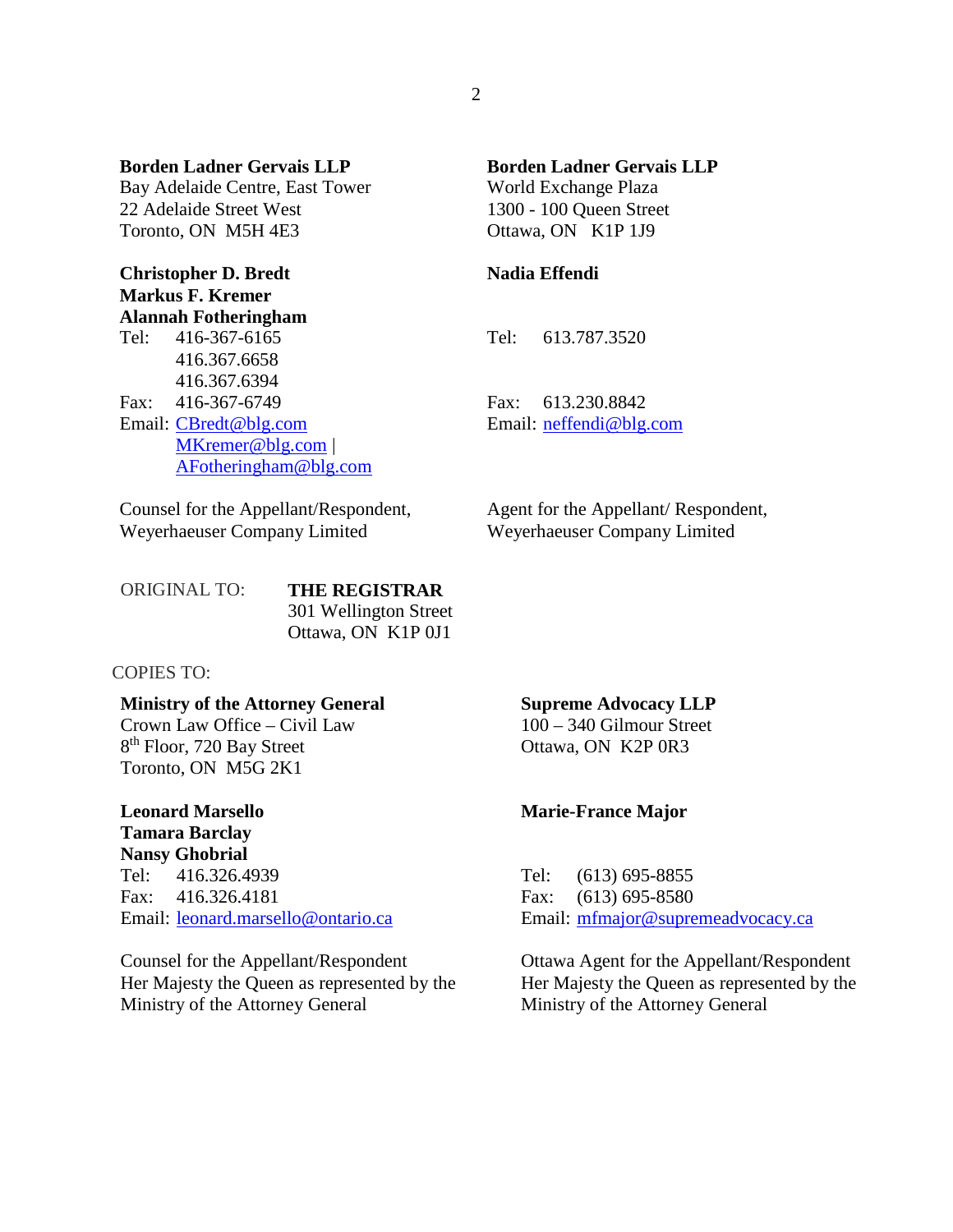# **Torys LLP**

79 Wellington Street, 30th Floor Box 270, TD South Tower Toronto, ON M5K IN2

#### **Andrew Bernstein Jeremy R. Opolsky**

Tel: 416.865.7678 Fax: 416.865.7380 Email: [abernstein@torys.c](mailto:csmith@torys.com)[om |](mailto:jopolsky@torys.com)  jopolsky@torys.com

Counsel for the Appellant/Respondent, Resolute FP Canada Inc.

**Power Law**  1103 – 130 Albert Street Ottawa, ON K1P 5G4

### **Maxine Vincelette**

Tel.: 613.702.5560 Fax: 888.404.2227 Email: [mvincelette@powerlaw.ca](mailto:mvincelette@powerlaw.ca)

Ottawa Agent for the Appellant/Respondent, Resolute FP Canada Inc.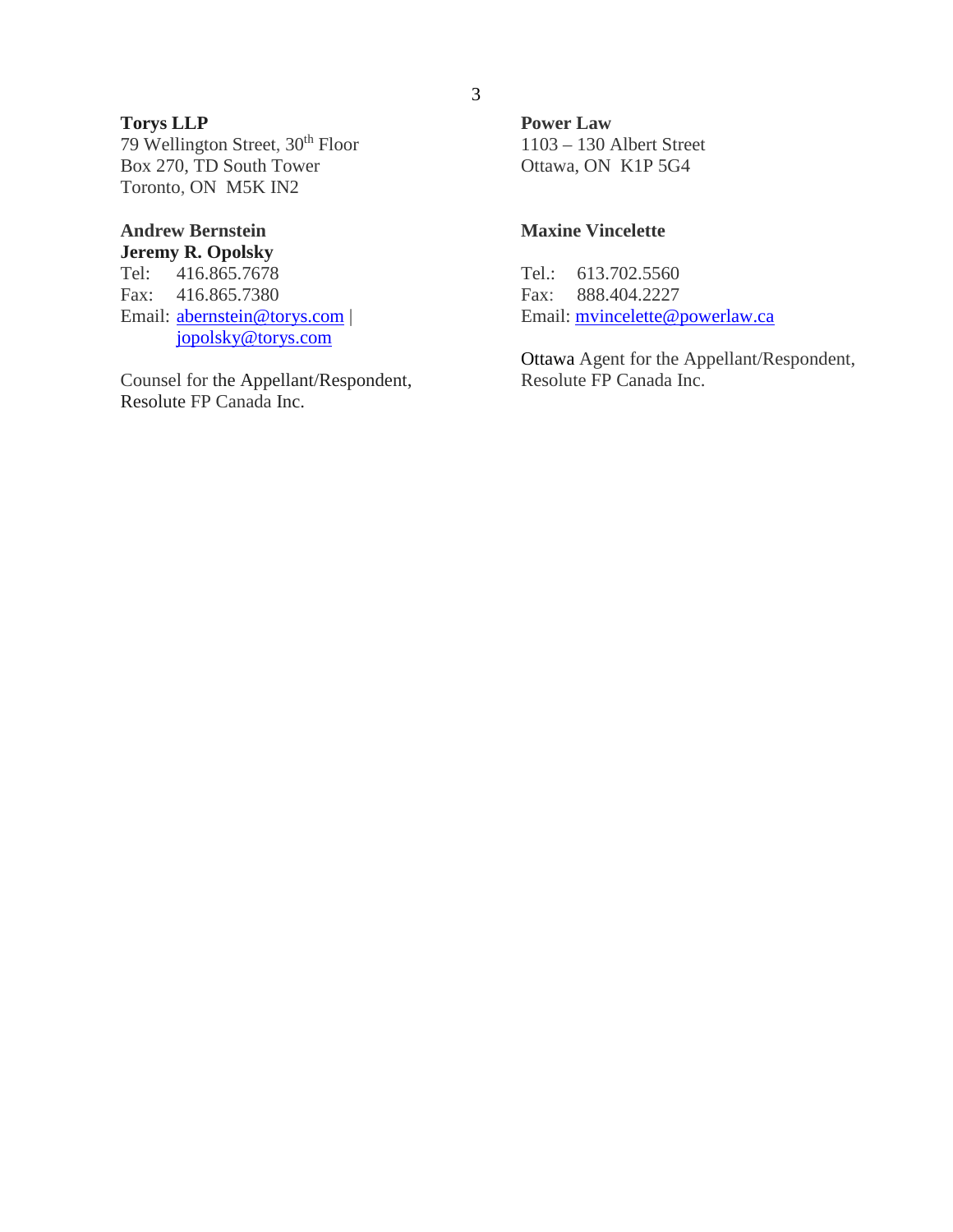# **TABLE OF CONTENTS**

| $\mathbf{I}$ . |                                                                                  |
|----------------|----------------------------------------------------------------------------------|
| $\Pi$ .        |                                                                                  |
|                |                                                                                  |
|                |                                                                                  |
| $\mathbf{I}$ . | BOWATER ASSIGNED THE INDEMNITY TO WEYERHAEUSER 3                                 |
|                | A. The Motion Judge's Finding that the Indemnity was Assigned to Weyerhaeuser is |
|                | B. 1998 Agreement Clearly Effected a Transfer of the Indemnity to Weyerhaeuser7  |
|                | C. The Indemnity Covers the Entire Property, Not Only the Waste Disposal Site 8  |
|                | D. Commercial Absurdity of Weyerhaeuser Purchasing Property Without Indemnity 9  |
|                | E. No Commercial Absurdity if Both Resolute and Weyerhaeuser Can Rely Upon the   |
| $\Pi$ .        | THE CONVEYANCING AND LAW OF PROPERTY ACT DOES NOT AFFECT                         |
|                |                                                                                  |
|                |                                                                                  |
|                |                                                                                  |
|                | PART IV - SUBMISSIONS IN SUPPORT OF ORDER SOUGHT FOR COSTS  15                   |
|                |                                                                                  |
|                | PART VI - SUBMISSIONS ON SEALING OR CONFIDENTIALITY ORDER  15                    |
|                |                                                                                  |
|                |                                                                                  |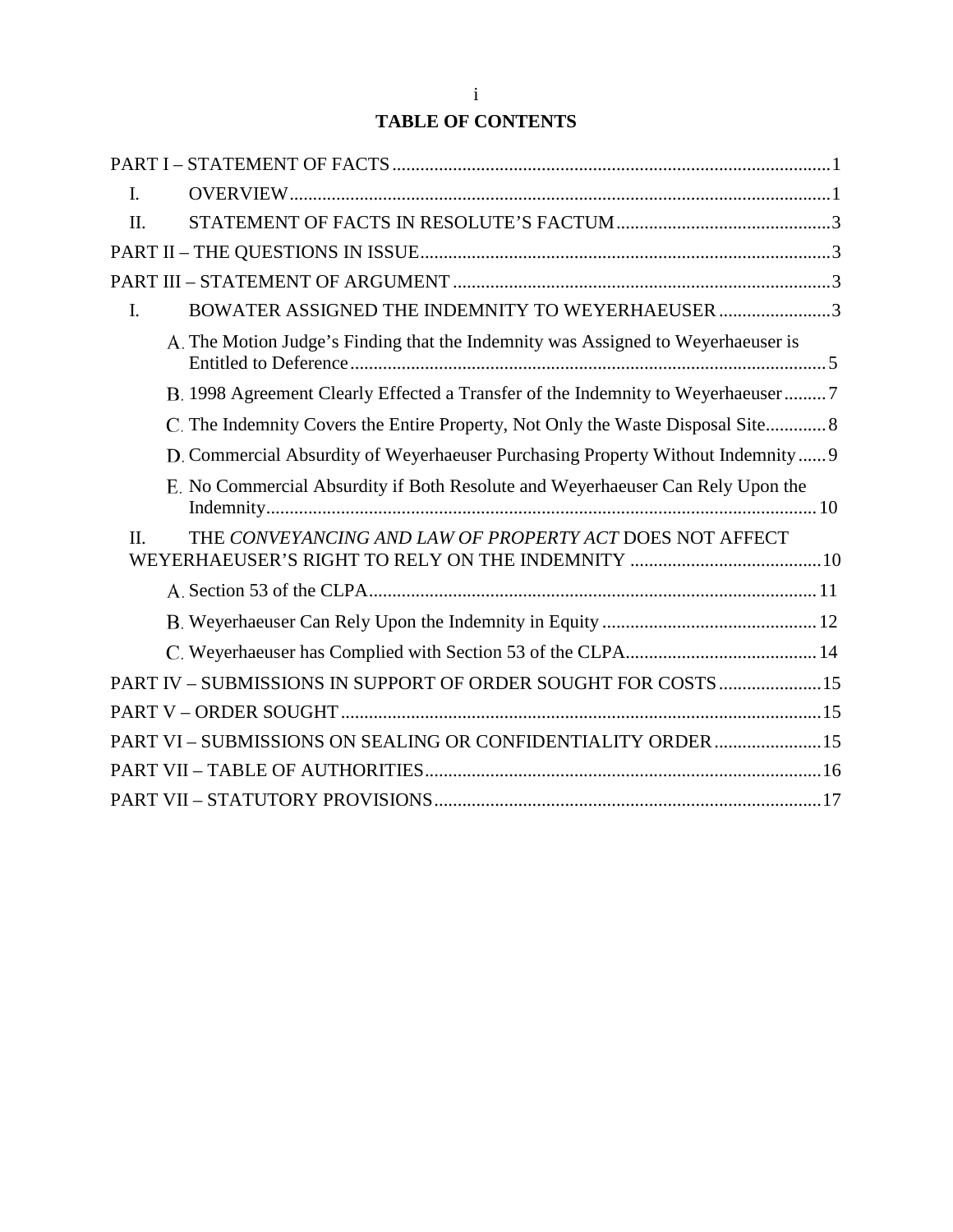#### **PART I – STATEMENT OF FACTS**

#### <span id="page-4-1"></span><span id="page-4-0"></span>**I. OVERVIEW**

1. There are three appeals before this Court, all of which concern an indemnity (variously referred to by the parties as the "Indemnity" or the "Ontario Indemnity") that the Province of Ontario granted in respect of environmental liabilities relating to a property in Dryden, Ontario.

2. The Court of Appeal for Ontario held that the Indemnity applied to a Director's Order that the province made, requiring the respondent, Weyerhaeuser Company Limited, and the appellant, Resolute FP Canada Inc. to provide mandatory environmental monitoring, reporting and financial assurance in respect of a waste disposal site (referred to variously as the "Waste Disposal Site", the "Site", the "WDS" or the "landfill") located on the property. The province has appealed from that finding.

3. The Court of Appeal also held that Resolute could not rely on the Indemnity, because Resolute's corporate predecessor, Bowater Pulp and Paper Canada Inc., had assigned the benefit of the Indemnity to Weyerhaeuser, when Bowater sold the property to Weyerhaeuser in 1998. The Court of Appeal reached this conclusion despite the fact that the Indemnity contains an enurement clause, extending its benefit to "successors and assigns" of Resolute's predecessor. Resolute has appealed from that finding.

4. Finally, the Court of Appeal held that: (i) Weyerhaeuser could not rely upon the Indemnity as a successor in title to the property; and (ii) while Weyerhaeuser received the benefit of the Indemnity when Weyerhaeuser bought the property from Bowater, the Court could not determine whether Weyerhaeuser retained the benefit of the Indemnity, after it subsequently sold the property to another company. Weyerhaeuser has appealed from that finding.

5. In this factum, Weyerhaeuser sets out its position in response to those issues raised by the appellant Resolute in its factum ("Resolute's Factum") on which Resolute's position is adverse to Weyerhaeuser's. Weyerhaeuser also relies upon the submissions contained in the factum that it filed in Weyerhaeuser's own appeal ("Weyerhaeuser's Original Factum).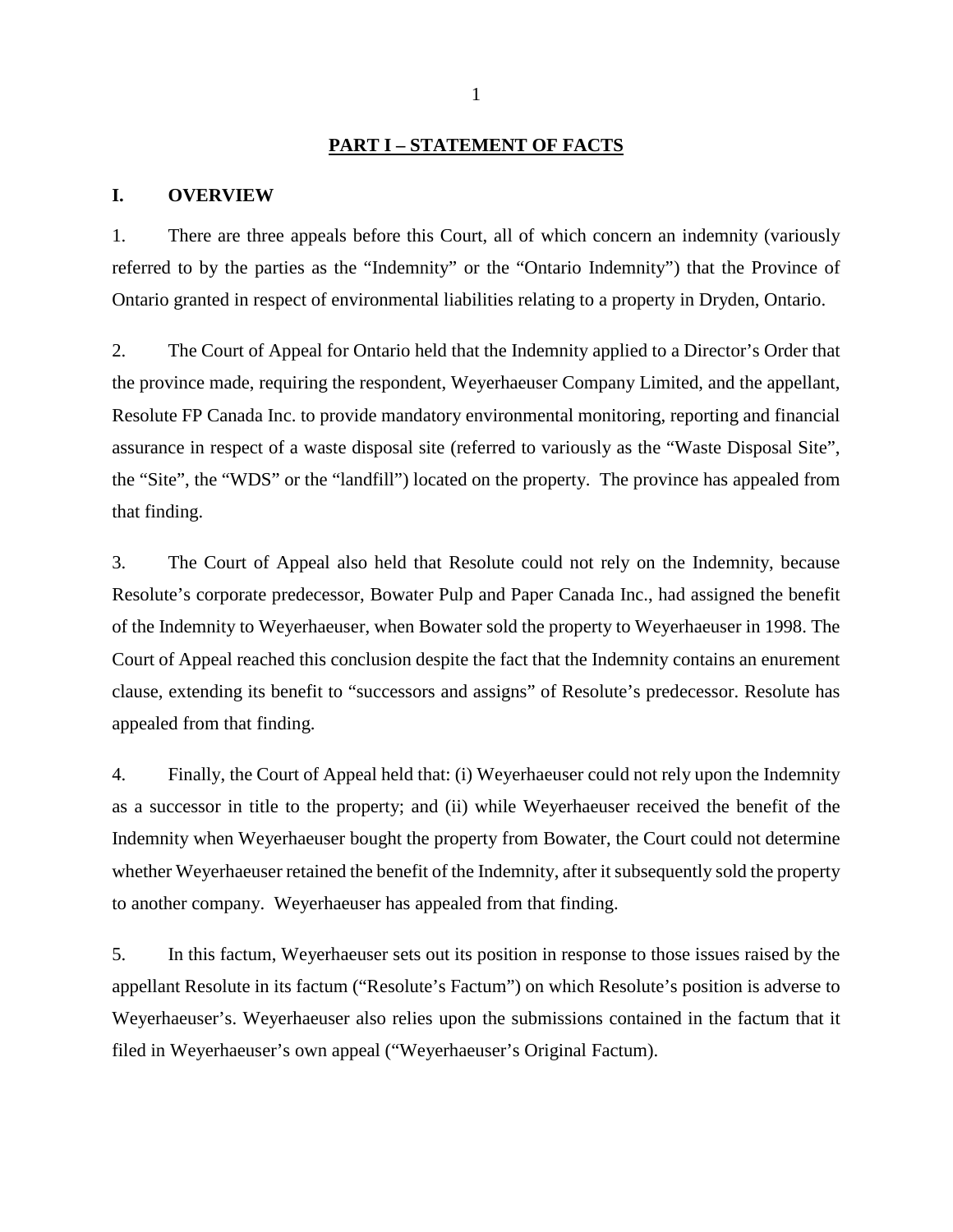6. For the reasons set out in Weyerhaeuser's Original Factum, Weyerhaeuser agrees with Resolute's primary position that both Weyerhaeuser and Resolute are entitled to rely upon the Indemnity. The issues to which Weyerhaeuser responds in this factum are ones that Resolute raises as alternative arguments to its primary position. Those arguments, and Weyerhaeuser's positions in response are:

- (a) Resolute's argument that Bowater did not assign the full benefit of the Indemnity to Weyerhaeuser in 1998: The motion judge's finding that Bowater assigned the benefit of the Indemnity to Weyerhaeuser in 1998 is entitled to deference. The majority of the Court of Appeal found no palpable and overriding error in this finding. Resolute's argument that commercial reasonableness favours a finding that Bowater did not assign the benefit of the Indemnity to Weyerhaeuser must be rejected because: (i) on its plain wording, the Asset Purchase Agreement between Bowater and Weyerhaeuser (the "1998 Agreement") transferred the Indemnity to Weyerhaeuser; (ii) given the known contamination of the property, it would not have been commercially reasonable for Weyerhaeuser to acquire the property without receiving an assignment of the Indemnity; and (iii) the only commercially reasonable interpretation of the Indemnity and the 1998 Agreement is that both Resolute and Weyerhaeuser can enforce the Indemnity against the province.
- (b) Resolute's argument that the purported assignment of the Indemnity to Weyerhaeuser is not legally valid under Ontario's *Conveyancing and Law of Property Act*: Weyerhaeuser agrees with Resolute that, regardless of whether or not the assignment complied with the requirements of the Act, it is enforceable in equity, because: (i) the assignment of the Indemnity was not absolute (since Resolute retained the benefit of the Indemnity in respect of liabilities relating to Resolute's past ownership of the property); (ii) the assignment did not increase the province's obligations under the Indemnity; and (iii) the province consented in advance to such assignments through the language of the Indemnity's enurement clause. In any event, the assignment of the Indemnity complied with the requirements of the *Conveyancing and Law of Property Act*, because the province has been given notice of the assignment.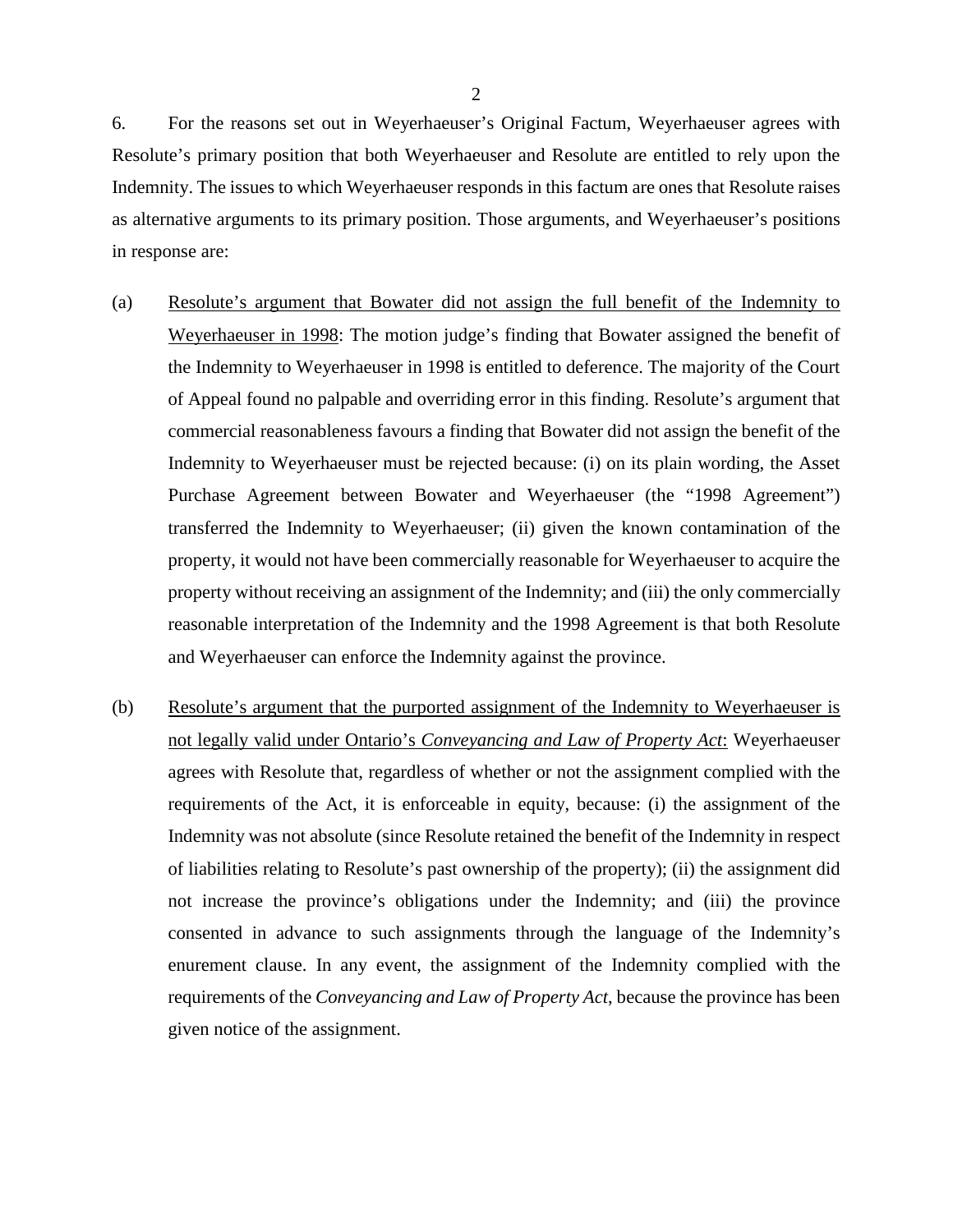7. The issues addressed in this factum are relevant only if this Honourable Court: (i) rejects the position, taken by both Weyerhaeuser and Resolute, that each company is entitled to rely upon the Indemnity in respect of liabilities that arise out of its period of ownership of the Property; and (ii) rejects the position, taken by Weyerhaeuser, that it can rely upon the Indemnity as a successor in title to the property (and not just as an assignee). These positions are articulated in detail in Weyerhaeuser's Original Factum.

#### <span id="page-6-0"></span>**II. STATEMENT OF FACTS IN RESOLUTE'S FACTUM**

8. Weyerhaeuser accepts Resolute's summary of the facts relevant to this appeal, except with respect to the way in which Resolute characterizes and interprets: (i) the effect of the 1998 Agreement; and (ii) the manner in which the Courts below treated that agreement.

### **PART II – THE QUESTIONS IN ISSUE**

<span id="page-6-1"></span>9. In this factum, Weyerhaeuser responds to the following issues that are raised in Resolute's Factum:

- (a) Did the Court of Appeal for Ontario err by concluding that Bowater absolutely assigned the Ontario Indemnity to Weyerhaeuser in 1998?
- <span id="page-6-2"></span>(b) Did the Court of Appeal for Ontario err by failing to conclude that any assignment of the Indemnity by Bowater to Weyerhaeuser was effective in law but not in equity?

### **PART III – STATEMENT OF ARGUMENT**

#### <span id="page-6-3"></span>**I. BOWATER ASSIGNED THE INDEMNITY TO WEYERHAEUSER**

10. Weyerhaeuser's position is that Bowater assigned the benefit of the Indemnity to Weyerhaeuser under the 1998 Agreement. The effect of that assignment is that Weyerhaeuser and Resolute (as Bowater's corporate successor) can each rely on the Indemnity in respect of liabilities to the period of time that it owned the property.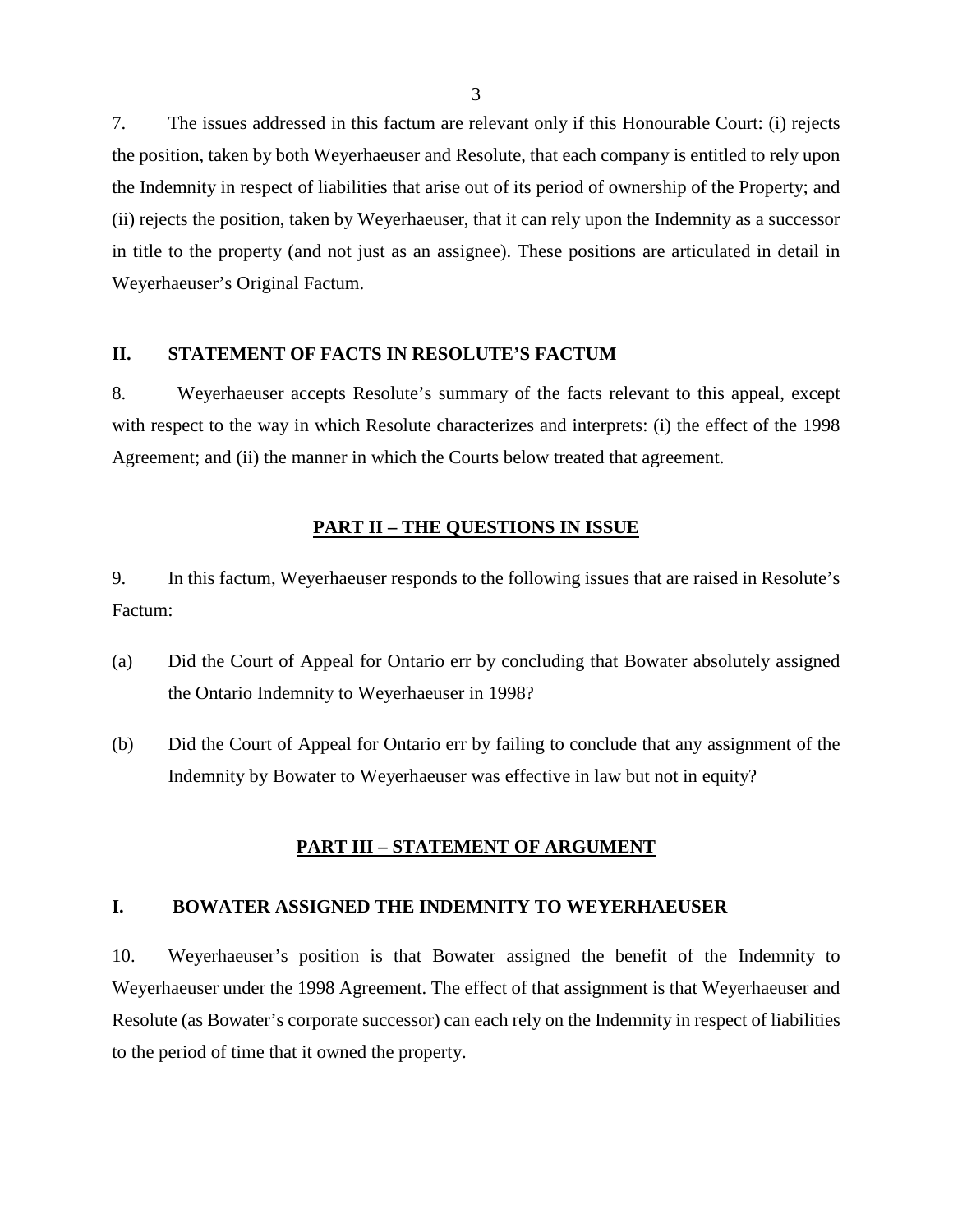11. Weyerhaeuser agrees with Resolute that the only reasonable interpretation is that when the province granted the Indemnity in 1985, "the parties intended to protect the property's owner and its successors *and* assigns in perpetuity."[1](#page-7-0) As noted by Resolute, the motion judge determined that the mutual intention of the parties to the Ontario Indemnity was to indemnify all future owners of the landfill against any environmental liability that might arise. Weyerhaeuser agrees that this is a finding of fact relating to the factual matrix and the parties' objective intentions and should not be overturned absent palpable and overriding error.<sup>[2](#page-7-1)</sup>

12. Resolute argues, in the alternative, that Bowater did not assign away its rights under the Indemnity as part of the 1998 Agreement. Resolute did not advance this argument below. As noted in the Resolute Factum, before the motion judge, "Weyerhaeuser argued that it and Bowater could both benefit from the Ontario Indemnity." Resolute did not dispute Weyerhaeuser's entitlement to rely upon the Indemnity.<sup>[3](#page-7-2)</sup> As Resolute acknowledges, it did not contest on appeal the motion judge's finding that Bowater had assigned the Indemnity to Weyerhaeuser.<sup>[4](#page-7-3)</sup>

13. Resolute now argues that it would be commercially absurd for Bowater to have assigned the Indemnity to Weyerhaeuser. In response, Weyerhaeuser submits that: (i) the motion judge's finding that Bowater assigned the Indemnity to Weyerhaeuser is entitled to deference; (ii) Resolute's argument fails to give effect to the plain and unambiguous wording of the 1998 Agreement; (iii) Resolute's argument ignores the scope of the Indemnity; (iv) it would have been commercially absurd for Weyerhaeuser to purchase the property without receiving the benefit of the Indemnity; and (v) there is no commercial absurdity if both Weyerhaeuser and Resolute can rely upon the Indemnity.

<span id="page-7-0"></span><sup>&</sup>lt;sup>1</sup> Factum of the Appellant, Resolute FP Canada Inc. (Supreme Court of Canada) [Resolute's Factum], para. 64.

<span id="page-7-1"></span><sup>&</sup>lt;sup>2</sup> Motion Decision, paras. 19 and 63, Joint Appeal Record [JAR], Vol. 1, Tab 1, pp. 5 and 15. Resolute's Factum, para. 77.

<span id="page-7-2"></span><sup>&</sup>lt;sup>3</sup> Factum of the Proposed Intervener, Resolute FP Canada Inc. (Superior Court of Justice), para. 88, JAR, Vol. VII, Tab 38, pp. 118-119; Factum of the Plaintiff, Weyerhaeuser Company Limited (Superior Court of Justice), para. 99, JAR, Vol. VII, Tab 37, p. 89.

<span id="page-7-3"></span><sup>4</sup> Resolute's Factum, para. 50.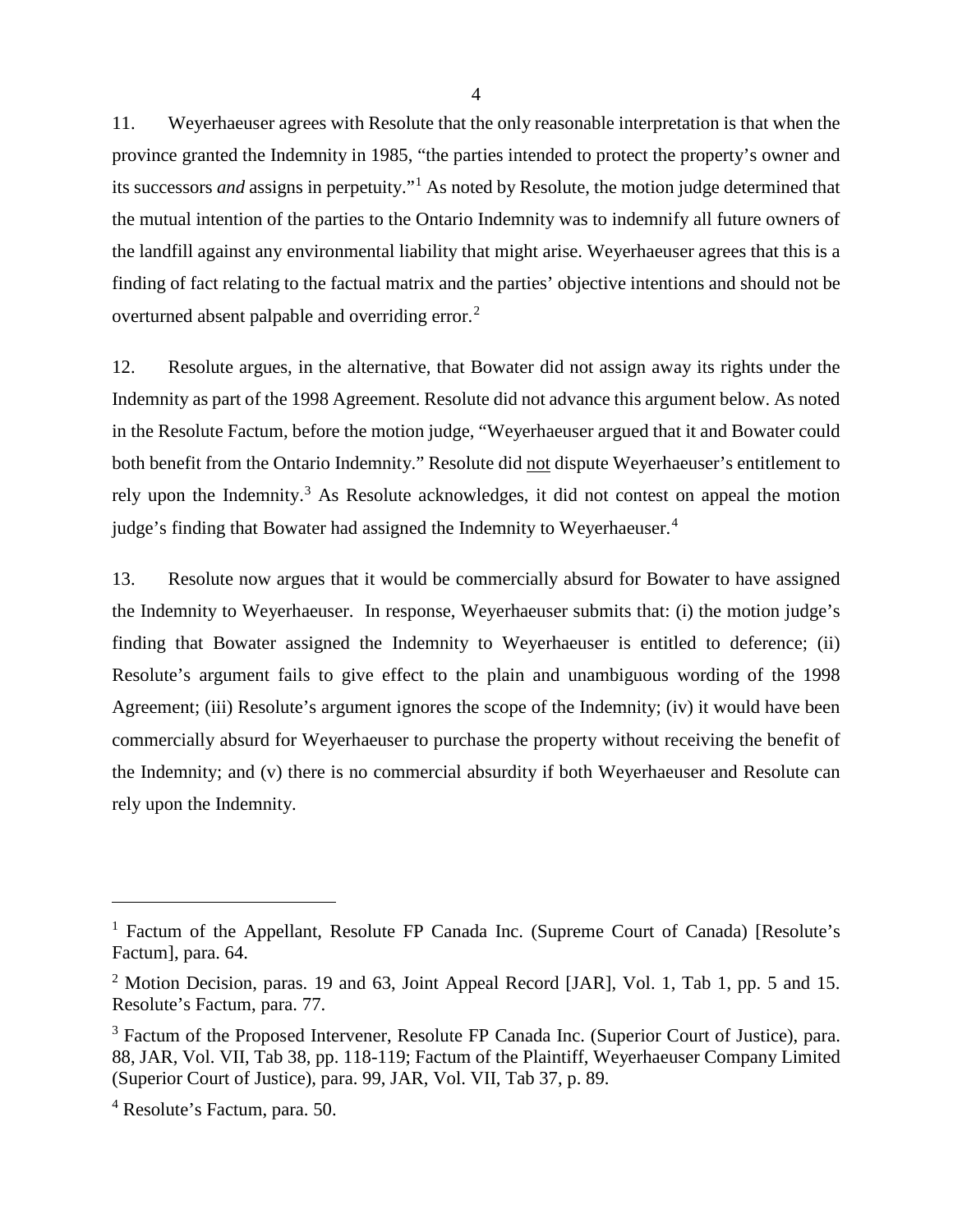#### <span id="page-8-0"></span>A. **The Motion Judge's Finding that the Indemnity was Assigned to Weyerhaeuser is Entitled to Deference**

14. Weyerhaeuser submits that, for the reasons set out in paragraphs 46 to 52 of Weyerhaeuser's Original Factum, the motion judge's finding that the Indemnity was assigned to Weyerhaeuser was a finding of mixed fact and law that is entitled to deference and should be upheld, because the motion judge made no "palpable and overriding error".

15. Resolute argues that, while the motion judge's conclusion that Bowater assigned the Indemnity to Weyerhaeuser would "ordinarily" be entitled to deference in the Court of Appeal (as a question of mixed fact and law), the Court erred in giving deference in the circumstances of this case. [5](#page-8-1) This is incorrect.

16. As Resolute acknowledges, a motion judge's contractual interpretation normally can only be overturned if there is a palpable and over-riding error. The majority of the Court of Appeal identified no such error. Accordingly, the Court was right to uphold the motion judge's finding that the 1998 Agreement transferred the benefit of the Indemnity to Weyerhaeuser.

17. Resolute argues that the motion judge's finding is not entitled to deference because the effect of the assignment upon Resolute's rights under the Indemnity was not argued before the motion judge, and because the Court of Appeal only asked the province and Weyerhaeuser to submit supplementary submissions on the nature and scope of the assignment.<sup>[6](#page-8-2)</sup>

18. Weyerhaeuser submits that this argument is untenable, given that:

(a) Resolute's argument conflates two separate issues: (i) whether the Indemnity was assigned to Weyerhaeuser under the 1998 Agreement; and (ii) the effect of that assignment upon Resolute's right to rely upon the Indemnity. Weyerhaeuser agrees that the second issue was not argued before the motion judge and was decided by the Court of Appeal as a matter of first instance. But the first issue was <u>fully</u> argued before the motion judge. The province vigorously contested Weyerhaeuser's right to rely upon the Indemnity as an assignee under

<span id="page-8-1"></span><sup>5</sup> Resolute's Factum, para. 88.

<span id="page-8-2"></span><sup>6</sup> Resolute's Factum, para. 89.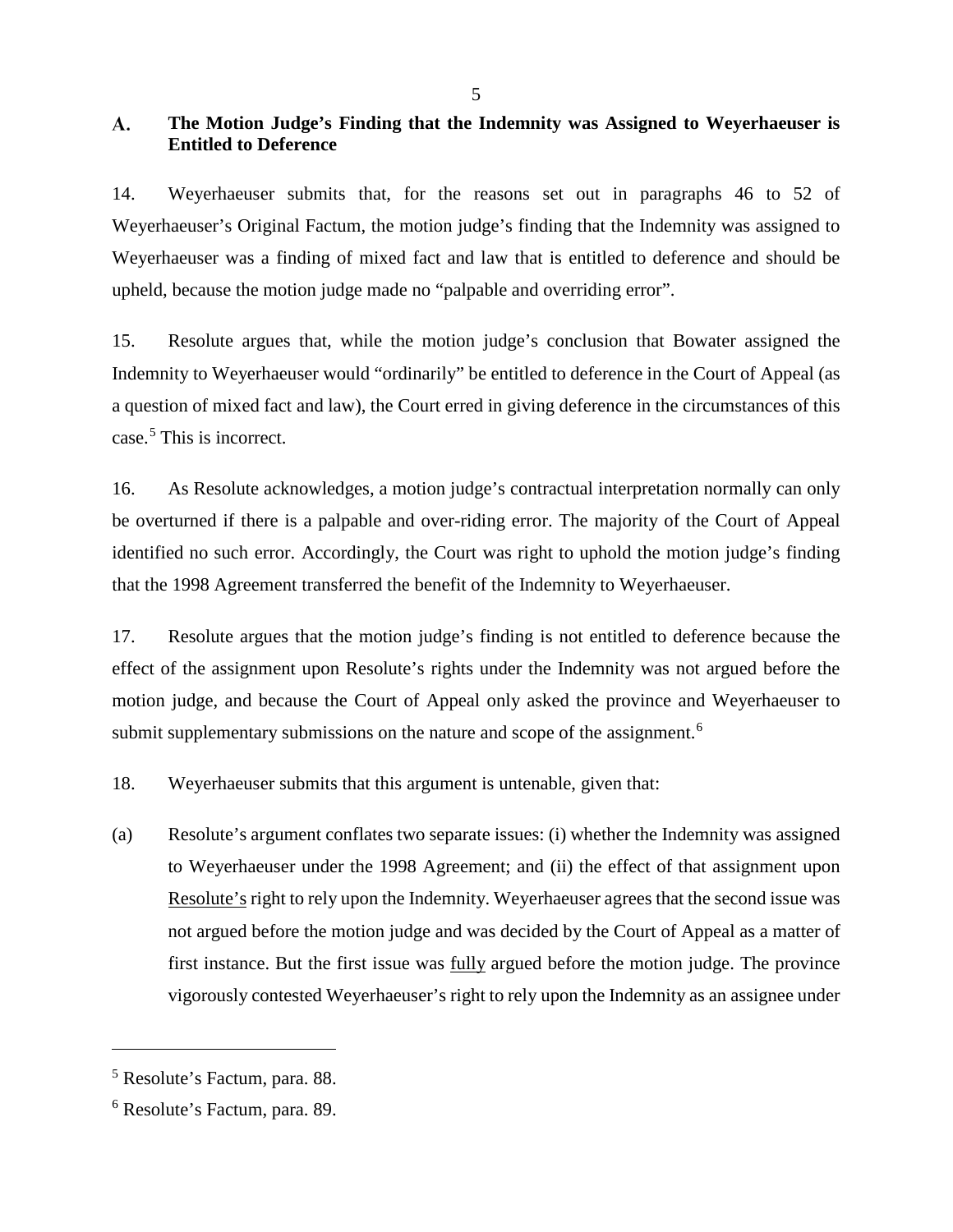the 1998 APA.<sup>[7](#page-9-0)</sup> For its part, Resolute took the position in its factum that it "did not assign away or give up the benefit of the Indemnity in its 1998 sale of the Undertaking to Weyerhaeuser."<sup>[8](#page-9-1)</sup> Given that the question of whether or not the Indemnity was assigned to Weyerhaeuser was argued fully before the motion judge, his finding that it was assigned (which was upheld by the majority of the Court of Appeal) is entitled to deference.

(b) It is not accurate to suggest, as Resolute does, that the Court of Appeal requested supplementary submissions on the nature and scope of the assignment from Weyerhaeuser and the province.<sup>[9](#page-9-2)</sup> In fact, the Court of Appeal requested "submissions on the effect of [an] ambiguity [in the 1998 Agreement] on the status of the Mercury Parcel under the 1998 Agreement: was it an excluded asset or a purchased asset?"<sup>[10](#page-9-3)</sup> There is no dispute between the parties that the Waste Disposal Site was purchased by Weyerhaeuser under the 1998 Agreement, before being transferred back to Resolute after it was severed from the rest of the property. The Court did not request supplementary submissions about the assignment of the Indemnity.

<span id="page-9-0"></span><sup>7</sup> Factum Of Her Majesty The Queen As Represented By The Ministry Of The Attorney General (Superior Court of Justice), paras. 80 - 85, JAR, Vol. VII, Tab 36, pp. 22 - 23.

<span id="page-9-1"></span><sup>8</sup> Factum of the Proposed Intervener, Resolute FP Canada Inc. (Superior Court of Justice), paras. 86 - 88, JAR, Vol. VII, Tab 38, pp. 118 - 119.

<span id="page-9-2"></span><sup>&</sup>lt;sup>9</sup> Resolute's Factum, paras. 53 and 89.

<span id="page-9-3"></span><sup>&</sup>lt;sup>10</sup> Letter from the Court of Appeal for Ontario requesting further written submissions, JAR, Vol. VIII, Tab 48, pp. 176 – 178. While the province did make certain submissions as to whether the 1998 Agreement had the effect of assigning the Indemnity to Weyerhaeuser, Weyerhaeuser took the position that those submissions were improper, as being unresponsive to the Court's request for further submissions. Weyerhaeuser did feel compelled to respond to the province's submissions.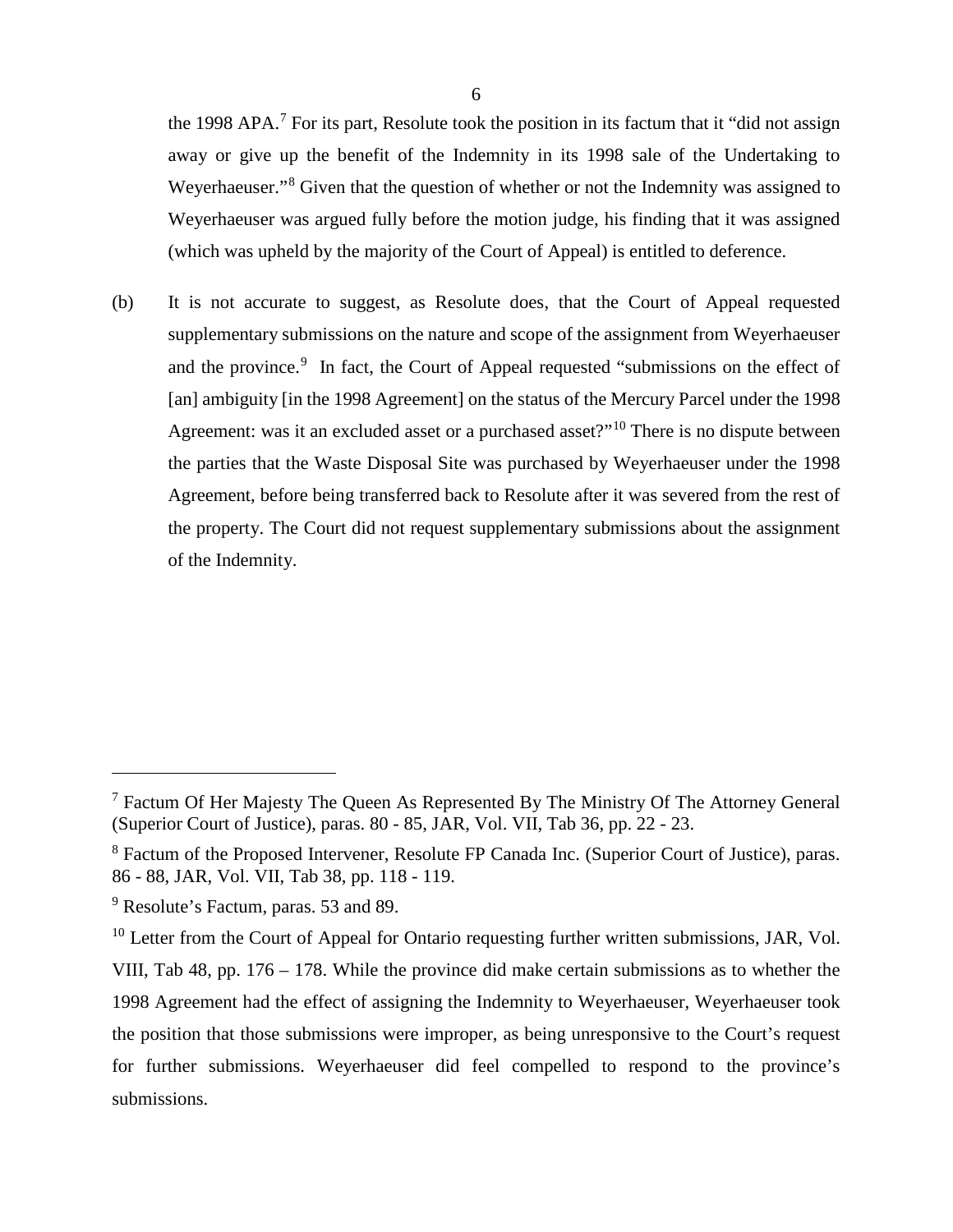#### <span id="page-10-0"></span> $\bf{B}$ . **1998 Agreement Clearly Effected a Transfer of the Indemnity to Weyerhaeuser**

19. Resolute argues that "There is nothing in the 1998 Agreement suggesting Bowater intended to assign the benefit of the Ontario Indemnity to Weyerhaeuser."[11](#page-10-1) This ignores the fact that the 1998 Agreement expressly provided that "the Vendor agrees to sell, assign and transfer to the Purchaser … the full benefit of all … indemnities …received by the Vendor on the purchase or other acquisition of any part of the Purchased Assets or otherwise."[12](#page-10-2) The majority of the Court of Appeal accepted that the "plain and unambiguous language" of this section had the effect of assigning the benefit of the Indemnity to Weyerhaeuser.<sup>[13](#page-10-3)</sup> The motion judge had reached the same conclusion.[14](#page-10-4) The dissenting judge in the Court of Appeal did not consider the issue.

20. Resolute's position appears to be that this plain and unambiguous language had no effect on the Indemnity, because it referred to "indemnities" globally, without expressly singling out this particular Indemnity. Resolute cites no authority for the proposition that parties must individually identify every asset or right that is transferred under an agreement and cannot group assets or rights by category. No such authority exists.

21. Since the 1998 Agreement, by its express terms, had already assigned to Weyerhaeuser the benefit of the Indemnity, there was no reason to refer to it expressly in the Amending Agreement or the Lease, as Resolute suggests in its factum.<sup>15</sup> By the same token, there was no reason for the Amending Agreement to address the "return" of the Indemnity to Bowater after the Waste Disposal Site was severed and transferred back to Bowater.

<span id="page-10-1"></span><sup>&</sup>lt;sup>11</sup> Resolute's Factum, para. 30.

<span id="page-10-2"></span><sup>&</sup>lt;sup>12</sup> 1998 Agreement, Exhibit "N", Rawn Affidavit, JAR, Vol. V, Tab 27N, p. 24, Motion Decision, para. 20, JAR, Vol. 1, Tab 1, p. 5, Resolute's Factum, para. 30.

<span id="page-10-3"></span><sup>&</sup>lt;sup>13</sup> Appeal Decision, para. 156, JAR, Vol. 1, Tab 5, p. 80. Resolute's Factum, para. 93.

<span id="page-10-4"></span> $14$  Motion Decision, para. 64, JAR, Vol. 1, Tab 1, p. 15.

<span id="page-10-5"></span><sup>15</sup> Resolute's Factum, para. 36.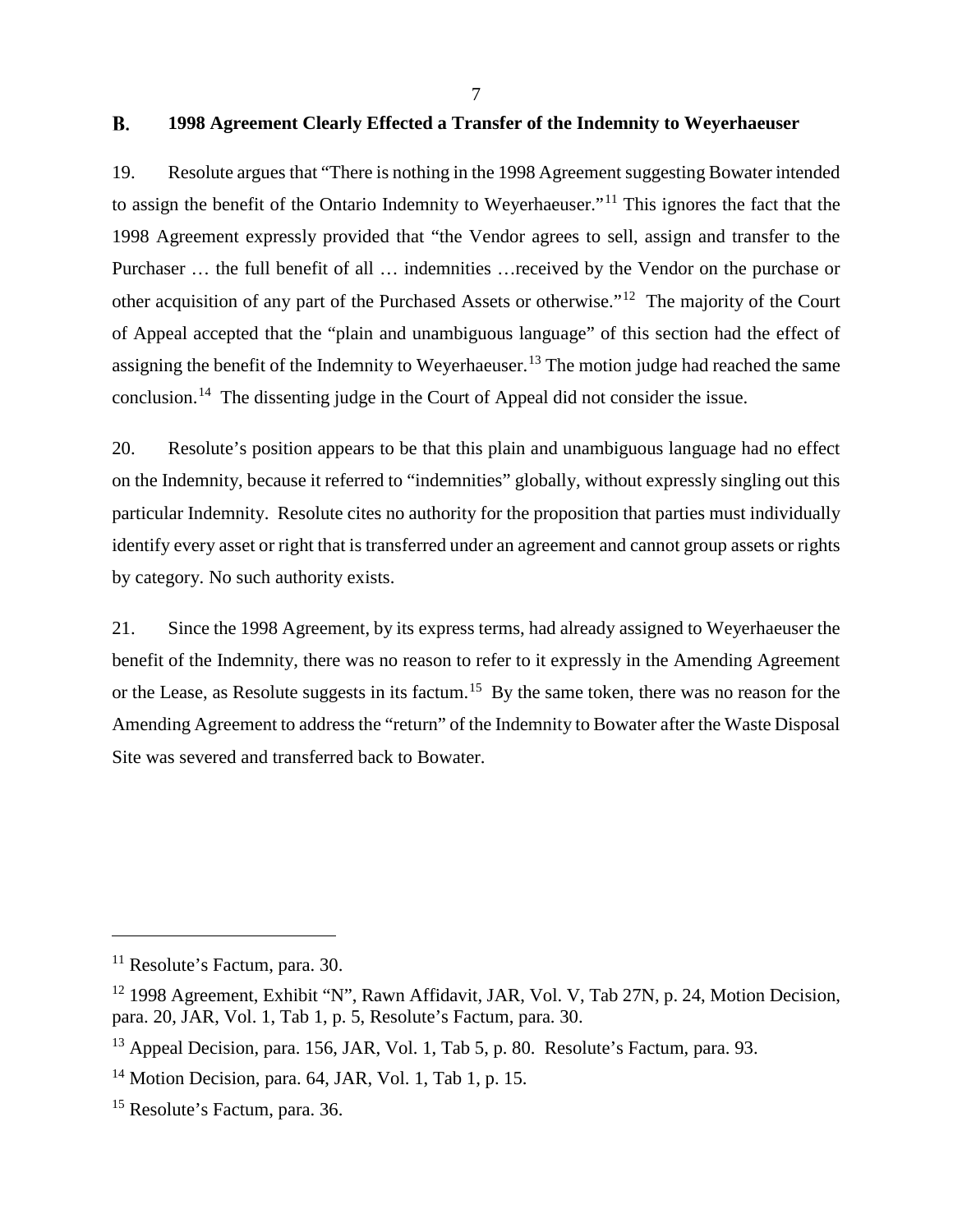#### <span id="page-11-0"></span>C. **The Indemnity Covers the Entire Property, Not Only the Waste Disposal Site**

22. A number of Resolute's arguments are premised upon the assumption that the Indemnity applies only to the Waste Disposal Site. This is incorrect. The Indemnity applies to the entire property.

23. Resolute makes the following arguments that implicitly treat the Indemnity as applying only to the Waste Disposal Site:

- (a) Resolute argues that the Indemnity was not being used in the business being carried on by Bowater, because the Waste Disposal Site had ceased to operate and was not used by the business in  $1998$ <sup>[16](#page-11-1)</sup>
- (b) Resolute relies upon the fact that when the parties were unable to sever the Waste Disposal Site (which Weyerhaeuser did not want to purchase) from the rest of the property, they entered into an agreement, pursuant to which Weyerhaeuser leased the Site back to Resolute. Once the severance was obtained, Weyerhaeuser transferred legal title to the Site back to Bowater. Resolute notes that pursuant to the lease of the Site, Bowater covenanted to "fully indemnify Weyerhaeuser from all claims, costs and losses related in any way to the [Waste Disposal Site]..."<sup>[17](#page-11-2)</sup> Resolute then argues that this separate indemnity is inconsistent with the notion that Resolute transferred the benefit of the Ontario Indemnity to Weyerhaeuser.

24. With respect, these arguments overlook a fundamental fact: the Indemnity covers the entire property. It is not limited to liabilities associated with the Waste Disposal Site. By its express terms, the Indemnity applies to "the discharge or escape or presence of any pollutant …. from or in the plant or plants or lands or premises forming part of the Dryden assets."[18](#page-11-3)

<span id="page-11-1"></span><sup>16</sup> Resolute Factum, paras. 31 and 92.

<span id="page-11-2"></span><sup>&</sup>lt;sup>17</sup> Resolute Factum, paras. 98(6) and 37.

<span id="page-11-3"></span> $18$  Court of Appeal Reasons, para. 31, JAR, Vol. 1, Tab 5, pp. 37 - 39, quoted at para. 24 of Resolute's Factum.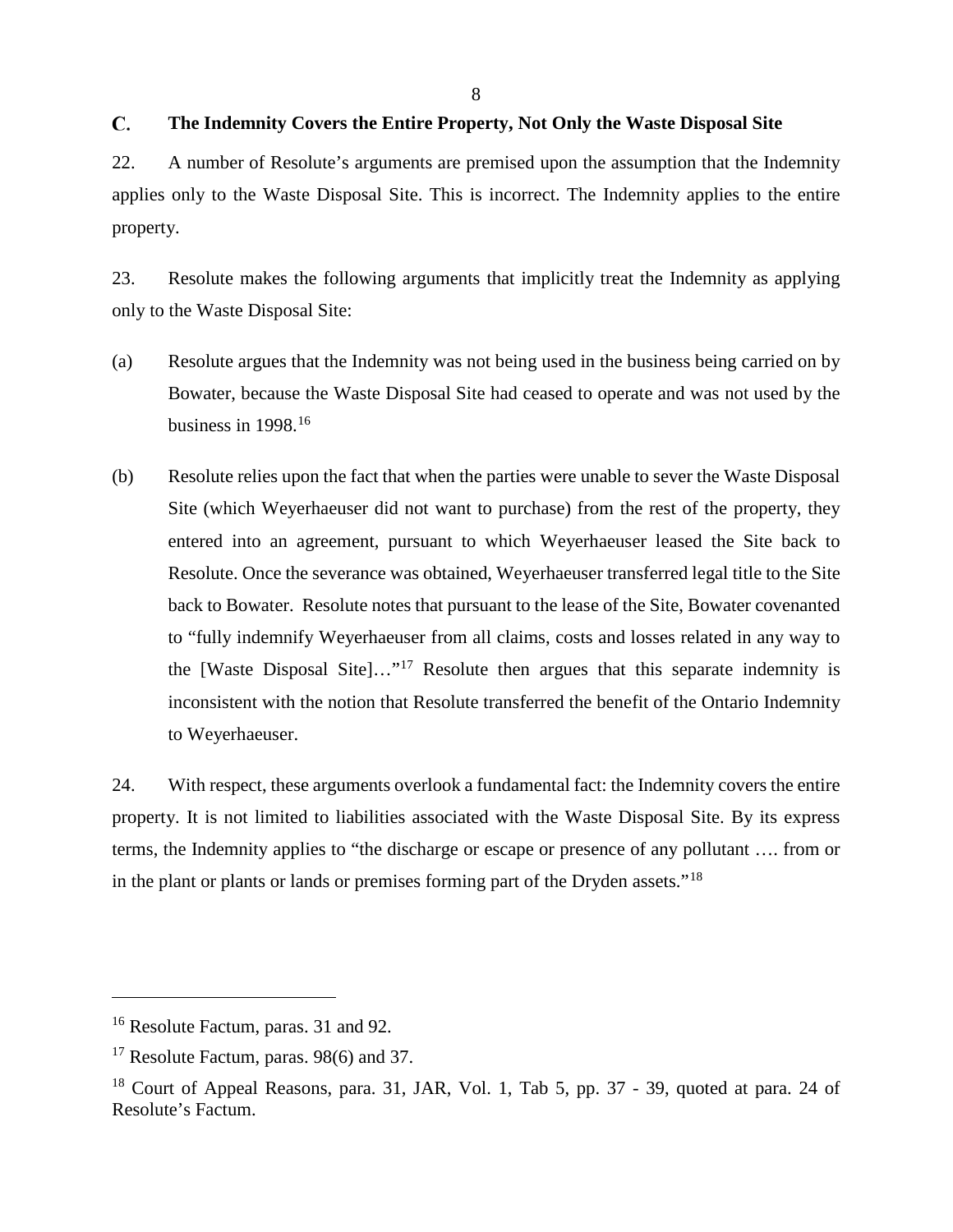25. The scope of the Indemnity is an important consideration when determining whether an assignment of the Indemnity to Weyerhaeuser would have been commercially reasonable. Even if the Waste Disposal Site had been severed before Weyerhaeuser bought the property, Weyerhaeuser would still have faced potential environmental liability with respect to the rest of the property. The Indemnity would have protected Weyerhaeuser from that liability.

26. The fact that the parties originally did not intend for Weyerhaeuser to acquire the Waste Disposal Site, and the fact that Bowater gave Weyerhaeuser a separate indemnity in respect of the Waste Disposal Site, do not change the fact it would not have been commercially reasonable for Weyerhaeuser to purchase the rest of the property without an assignment of the Ontario Indemnity.

27. Even in respect of the Waste Disposal Site, it was perfectly reasonable for Weyerhaeuser to seek both an assignment of the Ontario Indemnity and a separate indemnity from Bowater. As the majority of the Court of Appeal held, it was commercially reasonable for Weyerhaeuser to seek to maximize its protection against environmental liabilities associated with the Waste Disposal Site.<sup>[19](#page-12-1)</sup> As it turned out, Weyerhaeuser's cautious approach was justified: Bowater ended up insolvent and unable to compensate Weyerhaeuser under its indemnity, and the province reneged on the Ontario Indemnity, forcing Weyerhaeuser to litigate its right to be indemnified.

#### <span id="page-12-0"></span>D. **Commercial Absurdity of Weyerhaeuser Purchasing Property Without Indemnity**

28. Weyerhaeuser agrees with Resolute that it would have been commercially absurd for Bowater to assign the Indemnity if, by doing so, Bowater (and its successor, Resolute) would lose the benefit of the Indemnity. But, by the same token, it would have been absurd for Weyerhaeuser to purchase the property (with its known environmental issues) without receiving an assignment of the Indemnity. As Resolute acknowledges, unless the Indemnity can protect successive owners of the Property, "the asset would be stranded: no seller would sell the indemnity with the land, but no buyer would permanently purchase the land without the indemnity.<sup>"[20](#page-12-2)</sup>

<span id="page-12-1"></span> $19$  Appeal Decision, para. 159, JAR, Vol. 1, Tab 5, p. 81.

<span id="page-12-2"></span><sup>20</sup> Resolute's Factum, para. 73.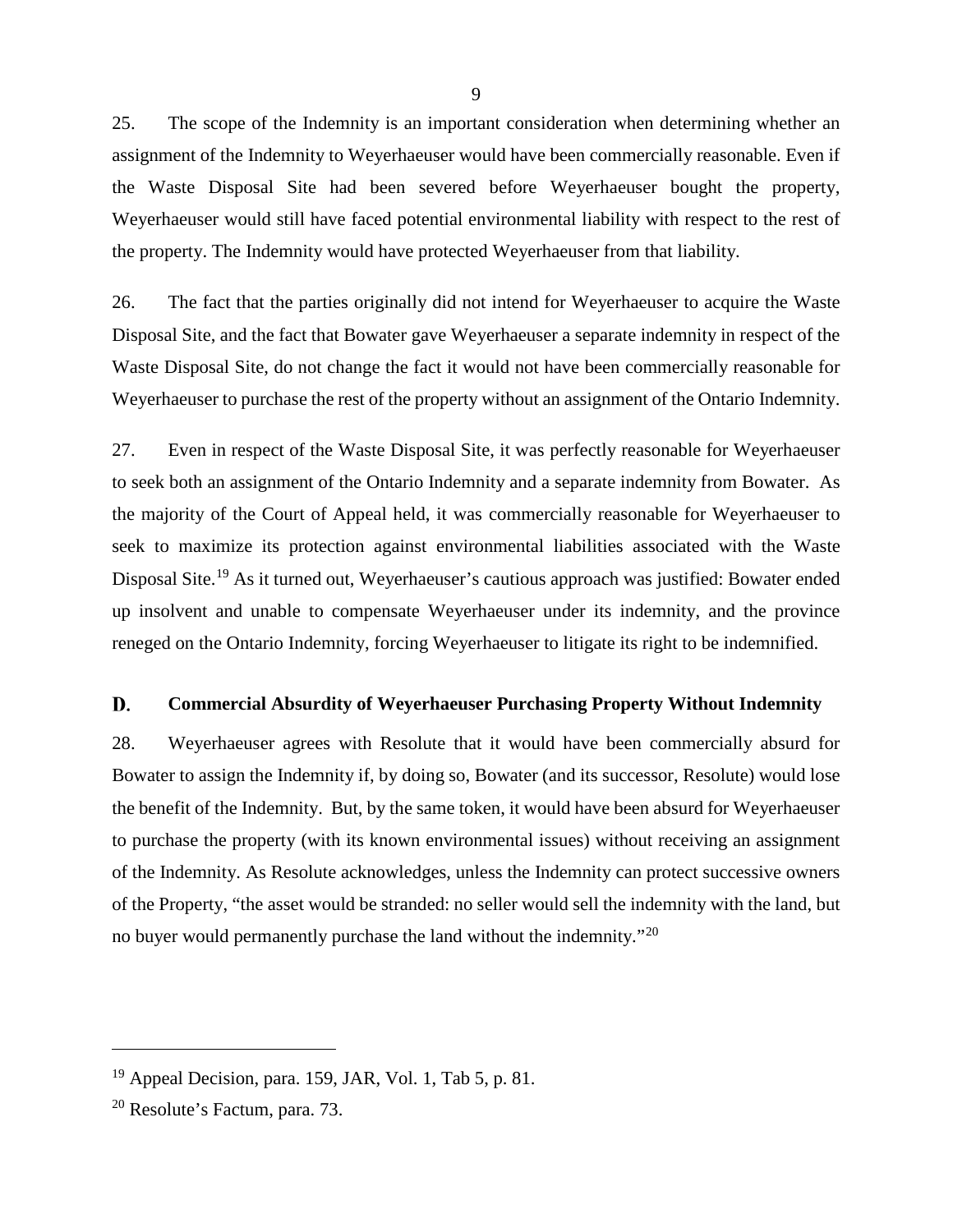#### <span id="page-13-0"></span>E. **No Commercial Absurdity if Both Resolute and Weyerhaeuser Can Rely Upon the Indemnity**

29. If this Court accepts the arguments in Weyerhaeuser's Original Factum and Resolute's primary argument, and concludes that both Resolute and Weyerhaeuser can rely upon the Indemnity, no absurdity will result.

30. The motion judge accepted Weyerhaeuser's position that, when the Indemnity was assigned from one party to the next, each successive owner of the property could benefit from the Indemnity in respect of liabilities that arose while that owner was in possession of the property. On this approach, Weyerhaeuser was entitled to the benefit of the Indemnity in respect of liabilities arising within the period during which it owned the property. Since the Director's Order as against Weyerhaeuser was based solely on Weyerhaeuser's ownership of the property, the Indemnity would apply to any costs that Weyerhaeuser might incur as a result of the Order. This interpretation is analogous to a "claims occurred" insurance policy, as coverage is governed by when the facts giving rise to the losses occurred. Under this approach, Weyerhaeuser could benefit from the Indemnity, because Weyerhaeuser's costs arose out of its ownership of the property during the time that Weyerhaeuser "held" it.

31. As Resolute notes, the principle that a contract should be interpreted in such a way as to avoid commercial absurdity in this case leads inexorably to the conclusion that the original parties to the Indemnity must have intended that the property's owner could sell or transfer the property in a manner that would both provide protection to a purchaser while simultaneously protecting the vendor and its successors from environmental liability based upon contamination that had occurred by the time the province granted the Indemnity.<sup>[21](#page-13-2)</sup>

## <span id="page-13-1"></span>**II. THE** *CONVEYANCING AND LAW OF PROPERTY ACT* **DOES NOT AFFECT WEYERHAEUSER'S RIGHT TO RELY ON THE INDEMNITY**

32. Resolute argues that, pursuant to section 53 of Ontario's *Conveyancing Law of Property Act*<sup>[22](#page-13-3)</sup> ("*CLPA*") any assignment of the Indemnity by Bowater to Weyerhaeuser could not have taken effect at law, but only in equity. Resolute raises this argument for the first time in this Court.

<span id="page-13-2"></span> $21$  Resolute's Factum, paras. 81 to 83.

<span id="page-13-3"></span><sup>22</sup> R.S.O. 1990, c. C.34.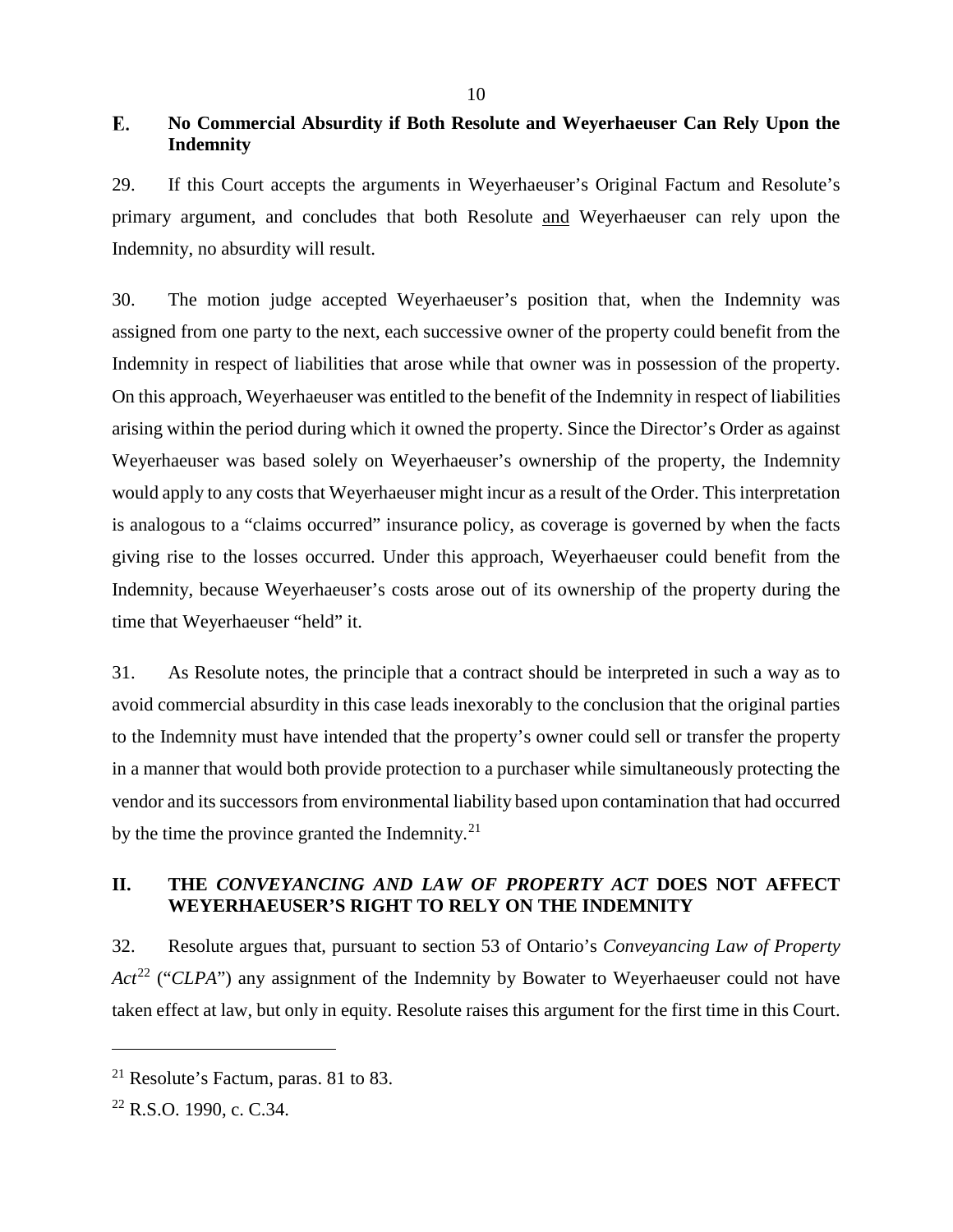- 11
- 33. In response to Resolute's submissions regarding the *CLPA*, Weyerhaeuser:
- (a) Agrees with Resolute that Weyerhaeuser can enforce the Indemnity in equity. [23](#page-14-1) The assignment of the Indemnity is valid because: (i) it is not subject to s. 53 of the *CLPA*, because it is not "absolute" in the sense contemplated by that section; (ii) it is specifically authorized, in advance, by the Indemnity's enurement clause; and (iii) it does not increase the obligations of the province (the counter-party to the Indemnity); and
- (b) Submits, in the alternative, that Weyerhaeuser has complied with the requirements of s. 53 of the *CLPA*, because the province has notice of the assignment.

#### <span id="page-14-0"></span>**A. Section 53 of the CLPA**

34. Section 53 of the *Conveyancing and Law of Property Act* provides that, if a party to a contract assigns its rights to another person without the consent of the counter-party to the contract, that assignment will nonetheless be valid at law, provided that the assignor has given notice to the counter-party, and the counter-party has not objected.<sup>24</sup> The section provides as follows:

53(1) Any absolute assignment made on or after the 31st day of December, 1897, by writing under the hand of the assignor, not purporting to be by way of charge only, of any debt or other legal chose in action of which express notice in writing has been given to the debtor, trustee or other person from whom the assignor would have been entitled to receive or claim such debt or chose in action is effectual in law, subject to all equities that would have been entitled to priority over the right of the assignee if this section had not been enacted, to pass and transfer the legal right to such debt or chose in action from the date of such notice, and all legal and other remedies for the same, and the power to give a good discharge for the same without the concurrence of the assignor.

(2) In the case of an assignment of a debt or other chose in action, if the debtor, trustee or other person liable in respect of the debt or chose in action has had notice that such assignment is disputed by the assignor or any one claiming under the assignor, or of any other opposing or conflicting claims to such debt or chose in action, the debtor, trustee or other person may call upon the several persons making claim thereto to interplead concerning the same, or may pay the same into the

<span id="page-14-1"></span><sup>23</sup> Resolute's Factum, para. 101.

<span id="page-14-2"></span><sup>24</sup> *JVJ Consulting Inc. v. Barnell*, 2017 ONSC 1533, para. 6. *Rodaro v. Royal Bank*, 2002 CanLII 41834 (ONCA), paras. 33 - 35.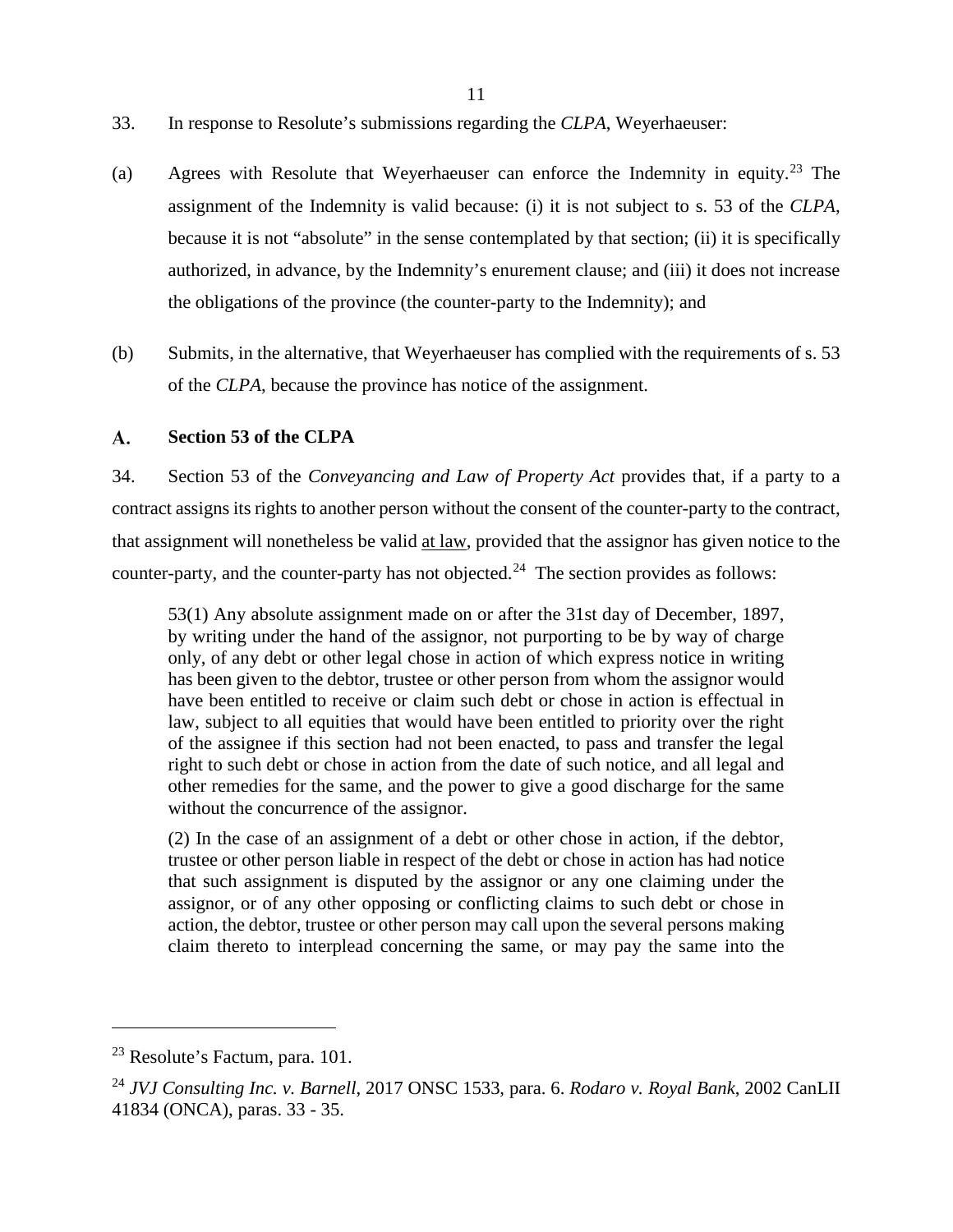Superior Court of Justice under and in conformity with the provisions of law for the relief of trustees.  $25$ 

35. Section 53 of the *CLPA* has its origins in England in the 1875 merger of the Courts of Law and Equity.[26](#page-15-2) Prior to that change, assignments of choses in action were not enforceable in law, but were enforceable in equity. The purpose of the section was to allow assignees to sue obligors directly, without having to add the assignor of the chose in action and "claim through" that assignor in equity. The section does not affect the validity of equitable assignments of choses in action.

#### <span id="page-15-0"></span>**B. Weyerhaeuser Can Rely Upon the Indemnity in Equity**

36. Weyerhaeuser agrees with Resolute that a partial assignment is not subject to section 53 of the *CLPA* and is enforceable in equity. The assignment of the Indemnity was a partial assignment, in the sense that Bowater retained the benefit of the Ontario Indemnity for any liability related to its ownership of the property prior to the transfer to Weyerhaeuser, while Weyerhaeuser would have the benefit of the Ontario Indemnity for any liability related to its subsequent ownership of the property. $27$ 

37. The analysis of the assignment that the majority of the Court of Appeal undertook ignored this partial nature of the assignment. Instead, the majority assumed that the assignment was absolute and, as Resolute notes, concluded that "an absolute assignment of a chose in action, which leaves no interest in the assignor, extinguishes the assignor's right to later call on the obligor to perform the contract."[28](#page-15-4) With respect to the majority below, this purported analysis is nothing more than a tautology: it is axiomatic that if the assignment of a chose in action is one "which leaves no interest in the assignor", that assignment must extinguish the assignor's rights. That is what it means for the assignment to have left no interest in the assignor. The majority's error lay in assuming that the assignment of the Indemnity from a vendor to a purchaser left the vendor with no interest in the Indemnity.

<span id="page-15-1"></span><sup>25</sup> *Conveyancing and Law of Property Act*, R.S.O. 1990, c. C.34, s. 53 [Emphasis added]

<span id="page-15-2"></span><sup>26</sup> Waddams, S.M. *The Law of Contracts*. (Toronto: Canada Law Book, 2017) at pp. 178 - 179.

<span id="page-15-3"></span> $27$  Resolute's Factum, paras. 110 - 113.

<span id="page-15-4"></span><sup>&</sup>lt;sup>28</sup> Resolute's Factum, para. 56. Appeal Decision, para. 194, JAR, Vol. 1, Tab 5, p. 95 - 96.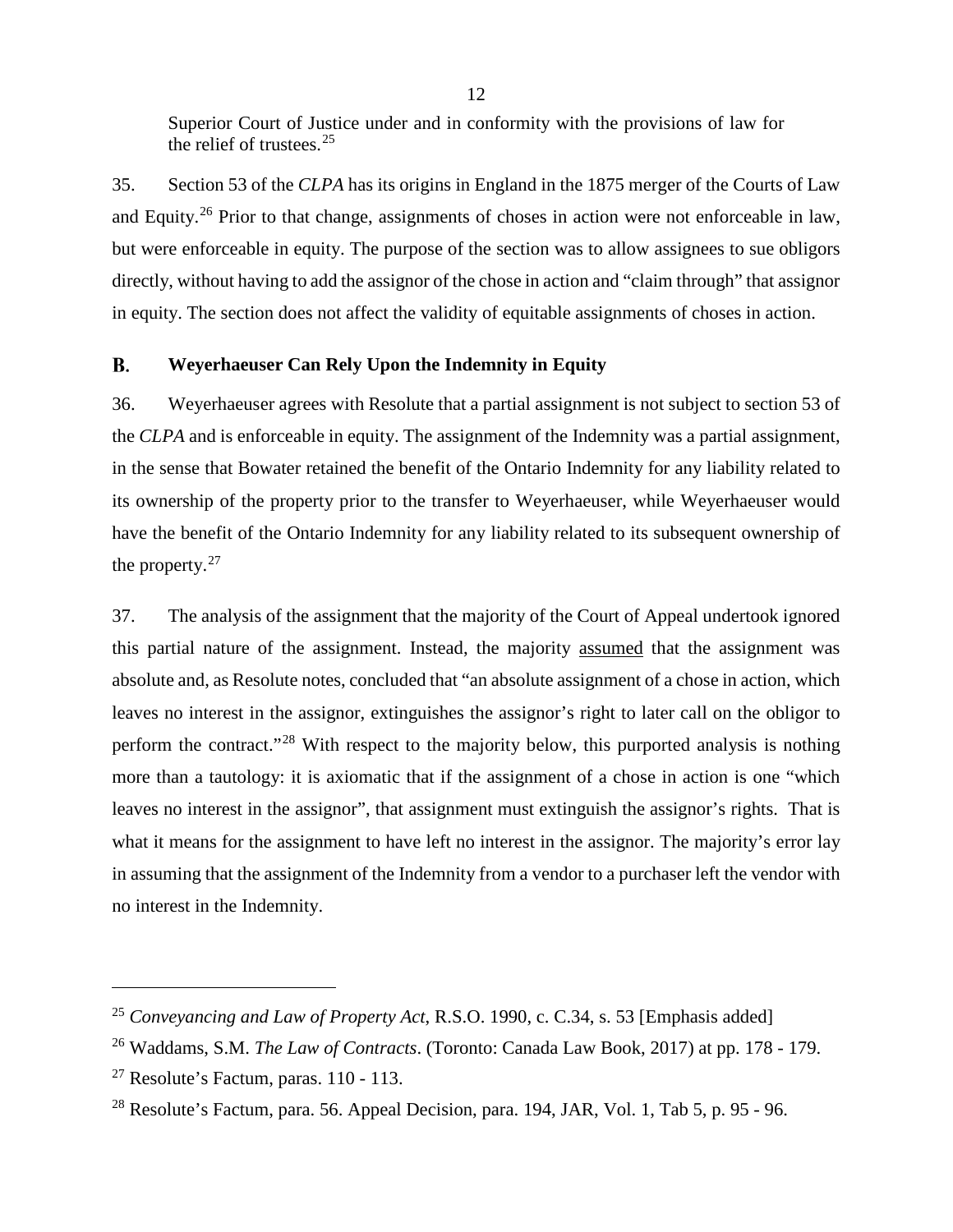38. Weyerhaeuser has set out in Weyerhaeuser's Appeal Factum its argument as to why the majority of the Court of Appeal erred in finding that an assignment of an indemnity extinguishes the assignor's rights under the indemnity, even where the indemnity contains an enurement clause and the assignment does not increase the obligations of the counter-party.

39. A partial assignment can take effect in equity, provided that the legal holder of the chose in action (which would be Resolute, if the assignment was ineffectual at law) is a party to any proceeding by the beneficial holder (here, Weyerhaeuser) to enforce its rights. The purpose behind the requirement that the assignor be a party is to bind the assignor so as to save the obligor from the possibility of another action against it for the same obligation. [29](#page-16-0) Weyerhaeuser has complied with that requirement in this case, as Resolute is a party to this proceeding.

40. It is worth noting that, pursuant to the terms of its enurement clause, the Indemnity could be validly assigned without the province's consent. The enurement clause contained in the Indemnity expressly required the owner's consent if the province wanted to assign the Indemnity, but not the province's consent if the property owner wanted to assign the Indemnity:

6. The indemnity shall be binding upon and enure to the benefit of the respective successors and assigns of Ontario, Reed, International and Great Lakes, provided however that Ontario shall not be entitled to assign the indemnity without the prior written consent of the other parties hereto.<sup>[30](#page-16-1)</sup>

41. There is no reason why a party like the province should not to be permitted to enter into a contract that binds it to a class of persons (in this case successive owners of the property), without requiring notice of each change of counter-party at the time it occurs. This is particularly true in this case, because the province's obligation under the Indemnity (namely, to assume all environmental liabilities associated with the property) would not increase as a result of the assignment.

<span id="page-16-0"></span><sup>29</sup> Waddams, S.M. *The Law of Contracts*. (Toronto: Canada Law Book, 2017) at pp. 178 - 179. *6888350 Ontario Ltd. v. Piron*, 1994 CarswellOnt 348 (Ont GD), para. 175. *Gentra Canada Investments Inc. v. Lipson*, 2011 ONCA 331, para. 61, *Landmark Vehicle Leasing Corp. v. Mister Twister Inc*., 2015 ONCA 545, paras. 10 - 14.

<span id="page-16-1"></span><sup>&</sup>lt;sup>30</sup> Indemnity, Exhibit "J" to the Rawn Affidavit, JAR, Vol. IV, Tab 27 J, pp. 191 - 192, clause 6.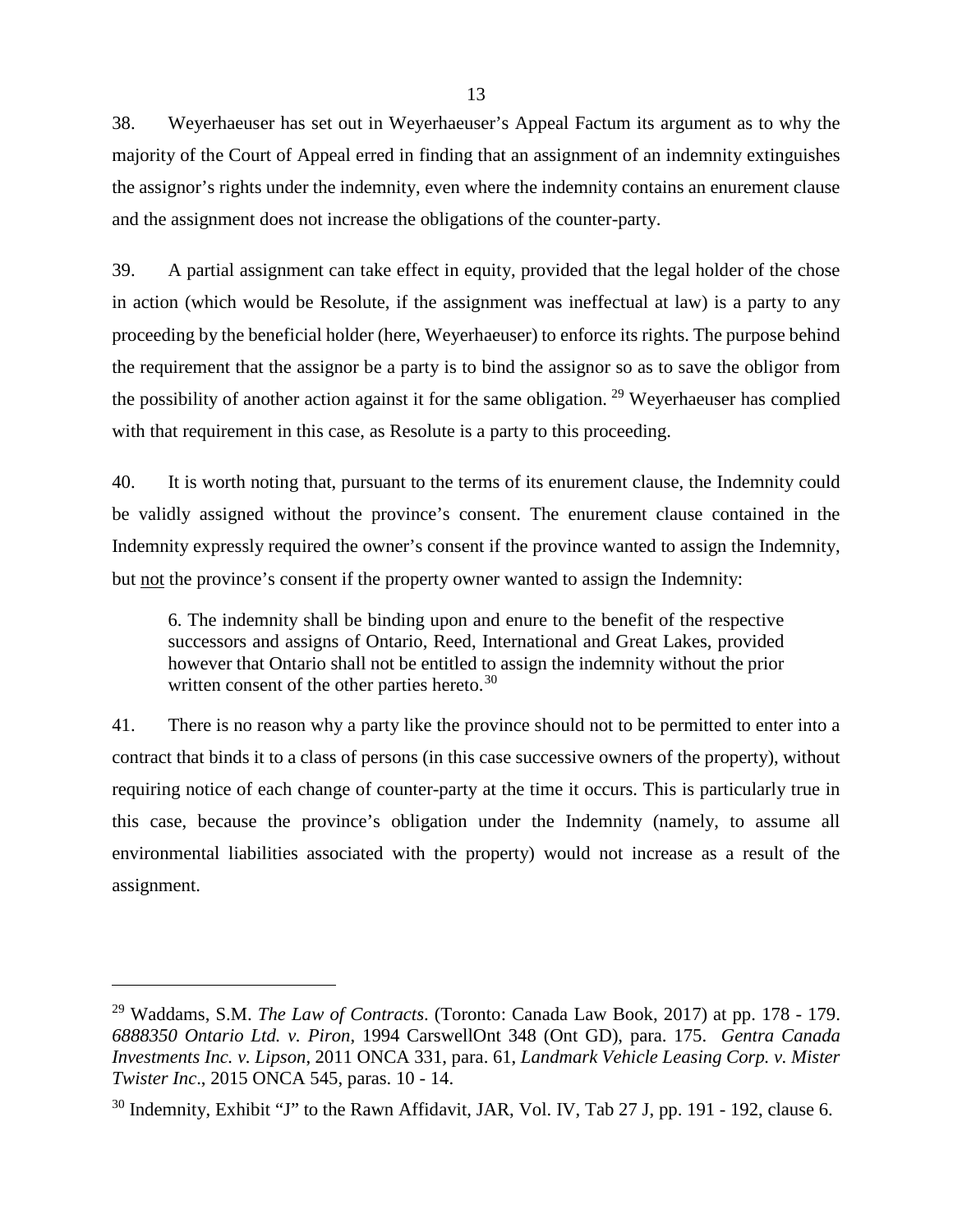42. In effect, the province, through the terms of the enurement clause, consented in advance to the assignment of the Indemnity to any party that might otherwise incur environmental liability in respect of the province.<sup>[31](#page-17-1)</sup> As a result, the assignment is effective in equity, and there is no need for Weyerhaeuser to rely upon, or comply with, the *CLPA* in order to validate the assignment.

#### <span id="page-17-0"></span>C. **Weyerhaeuser has Complied with Section 53 of the CLPA**

43. In the alternative, if the assignment of the Indemnity is subject to section 53 of the *CLPA*, then the assignment would still be valid. Section 53 provides that an assignment of a chose in action transfers the legal right to the assignee (in this case, Weyerhaeuser) from the date on which written notice has been given to the obligor (in this case, the province). The purpose of the notice provision is to ensure that the obligor is aware of the identities of the assignor and the assignee and, in the event that the assignor disputes the validity of the assignment, can have any disputed funds interpleaded into court, pursuant to section 53(2). In this way, the obligor is protected from the possibility of another action against it for the same obligation, without the need to name the assignor as a party to the action (as is required in the case of equitable assignments).<sup>[32](#page-17-2)</sup>

44. In this case, Weyerhaeuser (through its counsel) gave written notice to the province that it was relying upon the Indemnity "as the successor and assign",<sup>[33](#page-17-3)</sup> well before commencing the present proceeding, asserting its rights under that Indemnity. As a result, the province received notice of the assignment and Weyerhaeuser has complied with s. 53 of the *CLPA*. Given that both Weyerhaeuser and Resolute are parties to this proceeding, the need for notice is, in any event, obviated in this case.

<span id="page-17-1"></span><sup>31</sup> *Equirex Leasing Corp. v. 126253 Ontario Inc*., 2013 ONSC 7831, paras. 16 - 17.

<span id="page-17-2"></span><sup>32</sup> *Gentra Canada Investments Inc. v. Lipson*, 2011 ONCA 331, para. 61, *Landmark Vehicle Leasing Corp. v. Mister Twister Inc*., 2015 ONCA 545, paras. 10 - 14.

<span id="page-17-3"></span><sup>&</sup>lt;sup>33</sup> Letter from counsel for Weyerhaeuser to Ministry of the Attorney General, September 16, 2011, Exhibit "D" to the affidavit of Charles K. Douthwaite, sworn November 24, 2014, JAR, Vol. VI, Tab 28 D, p. 58.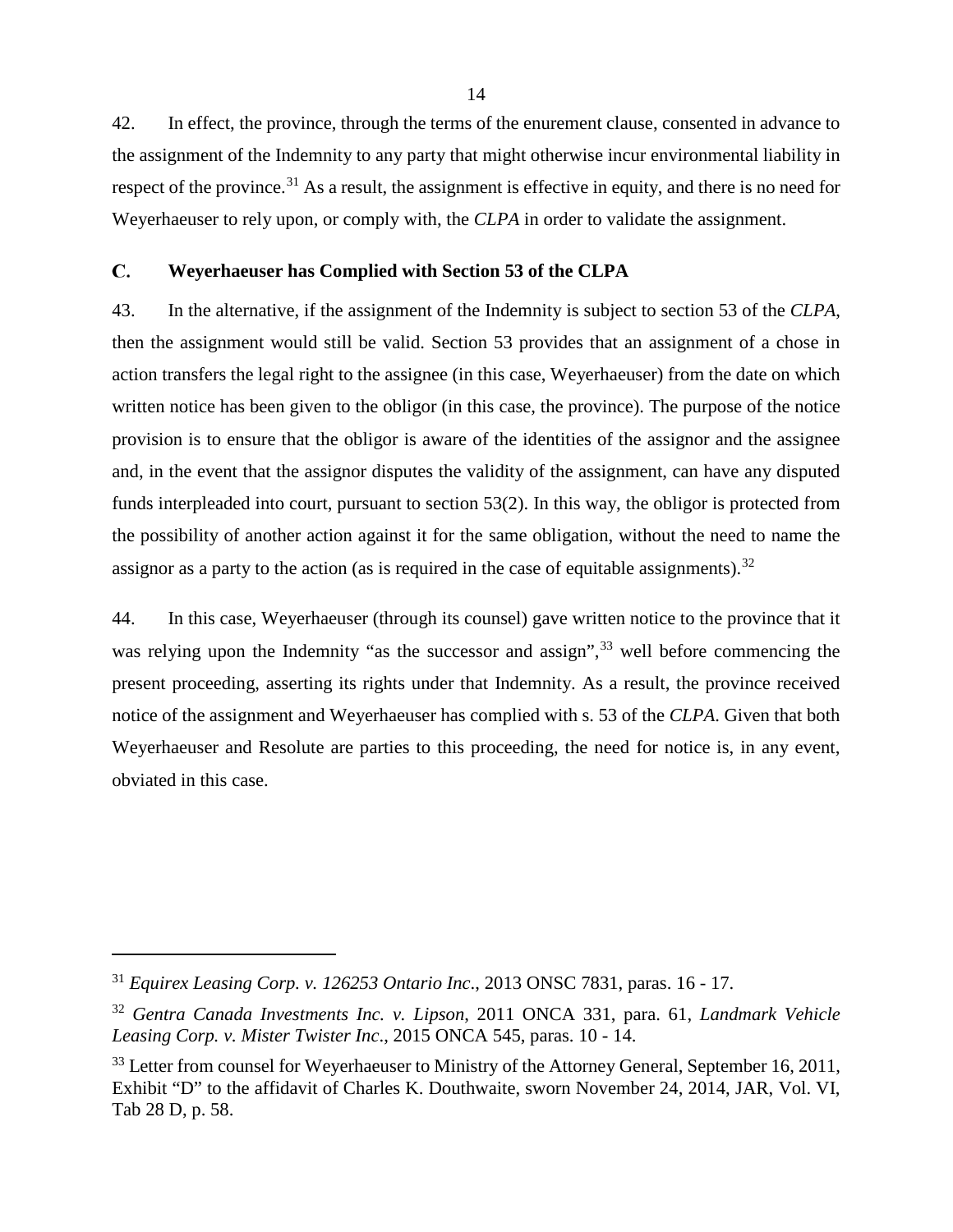#### **PART IV - SUBMISSIONS IN SUPPORT OF ORDER SOUGHT FOR COSTS**

For the reasons set out in Weyerhaeuser's Original Factum, Weyerhaeuser submits that 45. the costs of this appeal are covered by the Indemnity. Weyerhaeuser accordingly seeks an order requiring the province to pay Weyerhaeuser's costs of this appeal on a full indemnity basis.

#### **PART V-ORDER SOUGHT**

46. Weyerhaeuser seeks an order restoring the decision of the motion judge and awarding Weyerhaeuser its costs on a full indemnity basis in the Court of Appeal for Ontario and before this Court.

## **PART VI - SUBMISSIONS ON SEALING OR CONFIDENTIALITY ORDER**

There is not a sealing, confidentiality Order or publication ban in this matter. 47.

ALL OF WHICH IS RESPECTFULLY SUBMITTED, this 25<sup>th</sup> day of February 2019.

FOR

Christopher D. Bredt Markus F. Kremer Alannah Fotheringham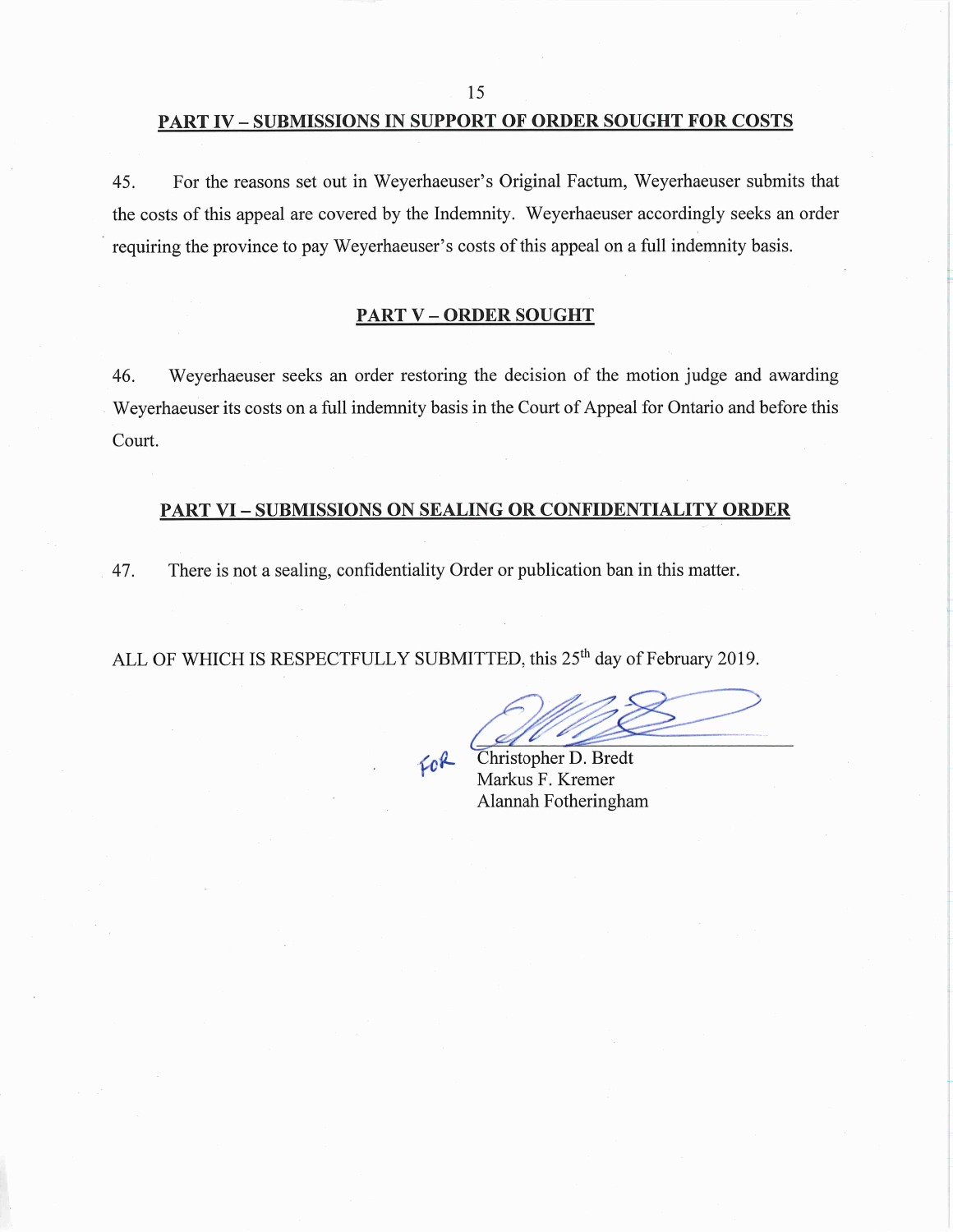| ΙD                                     |
|----------------------------------------|
| <b>PART VII - TABLE OF AUTHORITIES</b> |

<span id="page-19-0"></span>

| No.                  | <b>Authority</b>                                                                | <b>Paragraph Reference</b> |
|----------------------|---------------------------------------------------------------------------------|----------------------------|
| <b>Case Law</b>      |                                                                                 |                            |
| 1.                   | 6888350 Ontario Ltd. v. Piron, 1994 CarswellOnt 348 (Ont<br>GD).                | 39                         |
| 2.                   | Equirex Leasing Corp. v. 126253 Ontario Inc., 2013 ONSC<br>7831                 | 42                         |
| 3.                   | Gentra Canada Investments Inc. v. Lipson, 2011 ONCA 331.                        | 39, 43                     |
| 4.                   | JVJ Consulting Inc. v. Barnell, 2017 ONSC 1533                                  | 34                         |
| 5.                   | Landmark Vehicle Leasing Corp. v. Mister Twister Inc., 2015<br><b>ONCA 545.</b> | 39, 43                     |
| 6.                   | <i>Rodaro v. Royal Bank, 2002 CanLII 41834 (ONCA)</i>                           | 34                         |
| <b>Other Sources</b> |                                                                                 |                            |
| 7.                   | Waddams, S.M. The Law of Contracts. (Toronto: Canada Law<br>Book, 2017)         | 35, 39                     |